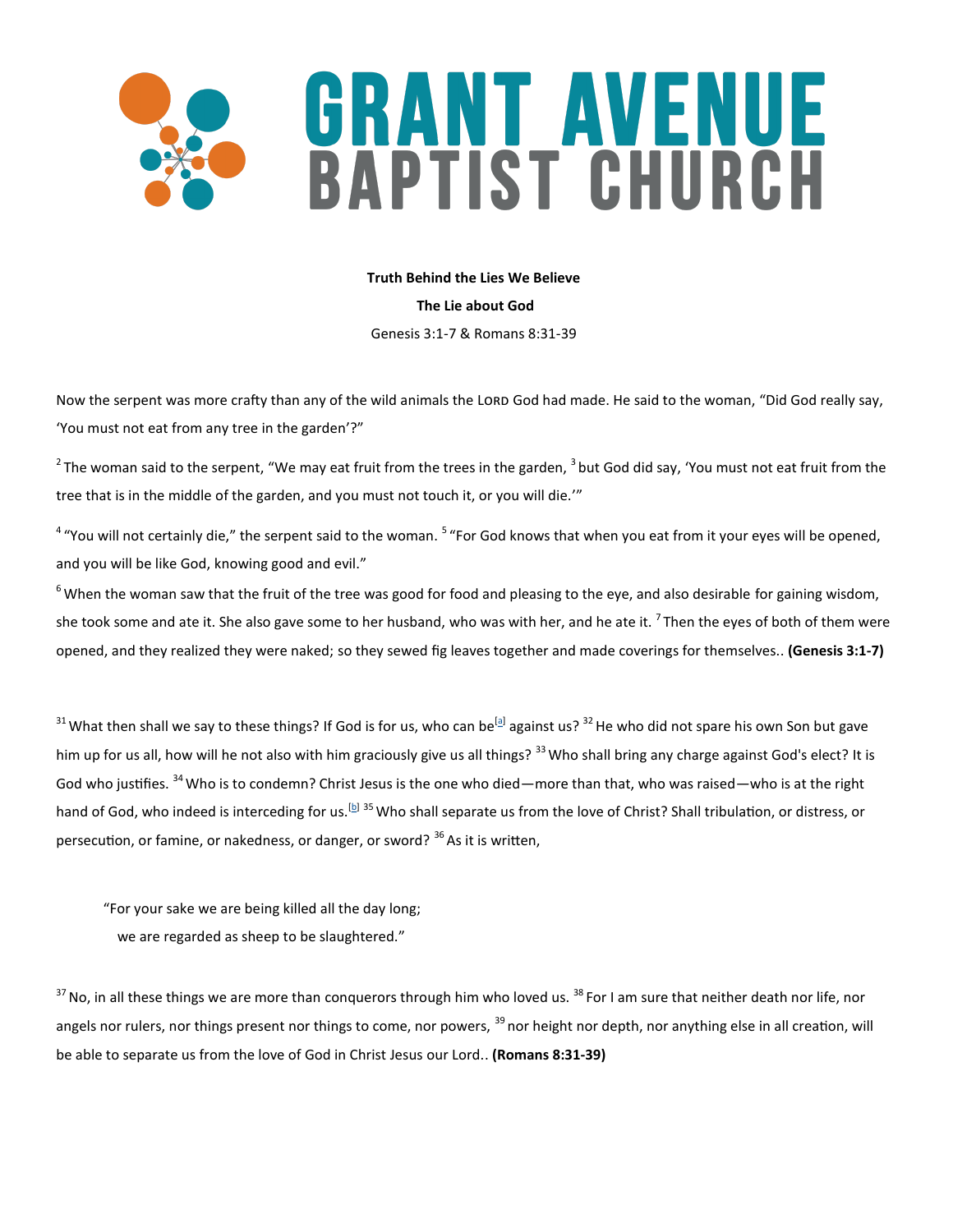# **SERMON SUMMARY**

This new sermon series delves into the truth behind the lies we believe. This series is rooted in John 8:31-32. This week, we are going to look at a lie about God.

## **The Lie: God is holding out on me (Genesis 3:1-7)**

When something doesn't go your way or you feel like you're missing that one thing which would make your life complete, you may be tempted to believe that God is holding out on you. For a lie to exist, there must be a deceiver, the enemy.

## *1)The enemy's only power over you is lies*.

Satan cannot keep you from God, control your actions, or make you sin. He caused Adam and Eve to doubt God's goodness. He lies and causes us to doubt too. Eden was a good and perfect place, so the decision of God to withhold the Tree of Knowledge was good. When God withholds something we desire, it is good.

## 2)The lie is rooted in doubting God's goodness.

Satan's strategy was to make Eve doubt God's intentions (his goodness). When Satan gets you to doubt the character of God, he begins to win. Doubting God's goodness is the root of sin. We choose to rebel against God because we believe that what God said is off limits is actually good, and that God is holding out.

# **The Truth: God is for you. (Romans 8:31-39)**

# *1)The cross proves he is for you (v 32)*

If God sacrificed his Son for us, what will he not do for us? The greatness of God's love is seen in this sacrifice. That same love will be shown in your life.

## *2)He is not pointing his finger in condemnation; he is showing his hands in forgiveness (v 33-34)*

Jesus intercedes for us. When we stand before the throne of God as a child of God, we are no longer condemned. There will be a day when you will stand before God, you will be guilty, but no longer condemned because of Jesus.

## *3)His goodness is demonstrated in trouble (v 35)*

Nothing can separate us from the love of God. Not even tribulation or death. Paul is sure of this, his own experience validates the goodness of God. You will face trials and distress, and in these moments, God will prove himself to be good.

*The character of God dismantles the lie of the enemy.*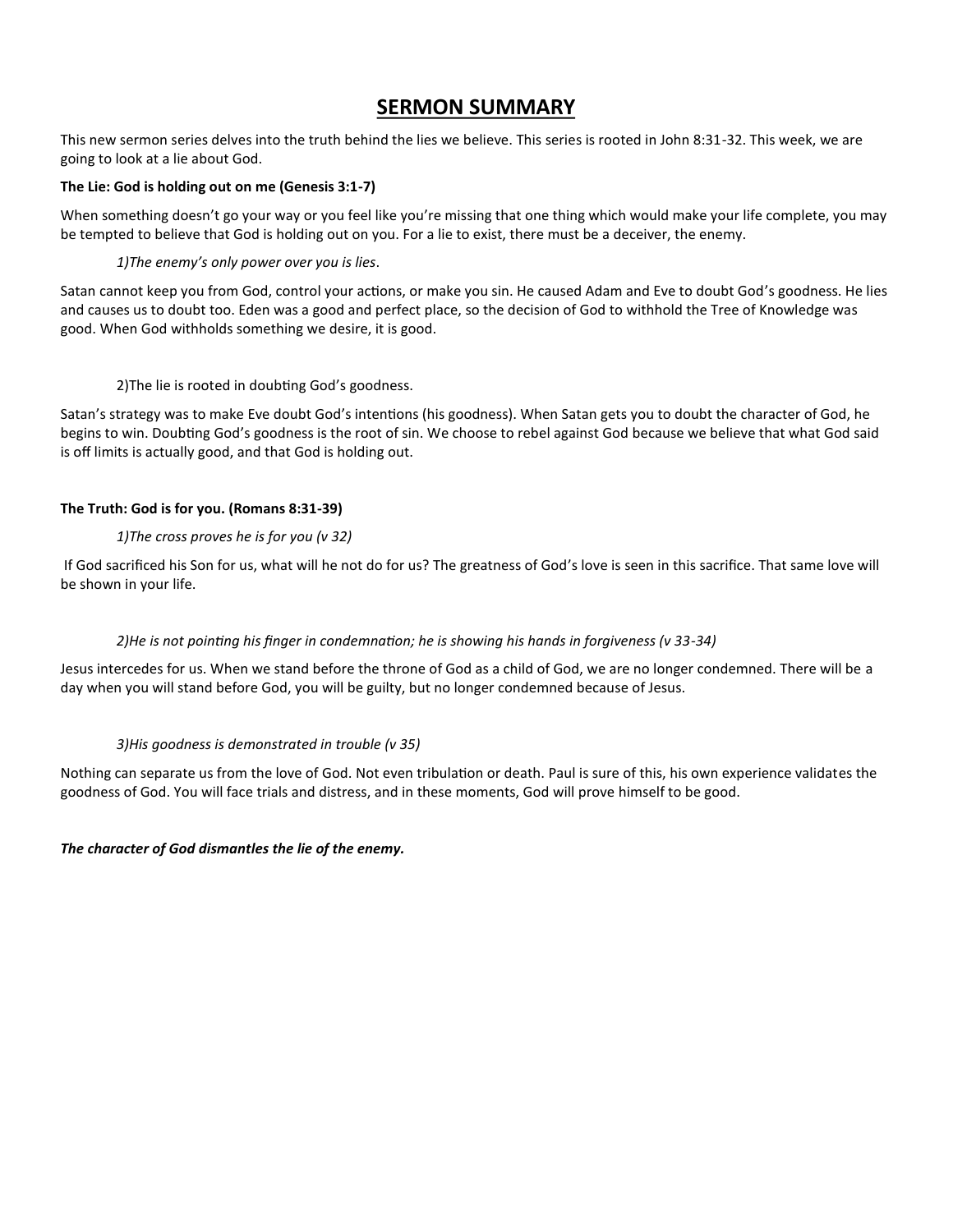# **DISCUSSION**

#### **Reminders for small group leaders:**

- We want everyone to interact with God's Word. Please have Bibles available for students who don't have one. We have a limited amount of Bibles available at church, so remind your people to bring theirs if they have one. **Be sure to open up your Bibles together during small group!**
- Set aside a time to pray for each other during every POD. Try not to rush through this time as it's good to have people pray for each other.
- Regularly recap how your POD is doing with your co-leaders. Are you meeting your goals? How can you help your people grow in relationship with God and with each other? Is there anyone in your POD who needs encouragement, prayer, or a meeting with one of you this week?
- The teaching happened on Sunday at church. **The purpose of small groups is to ask two questions:** 1) What is God saying to me in His Word?, 2) What is He asking me to do in response?
- Your role is to help everyone answer these two questions so that God can do His work of transforming hearts and lives.

\_\_\_\_\_\_\_\_\_\_\_\_\_\_\_\_\_\_\_\_\_\_\_\_\_\_\_\_\_\_\_\_\_\_\_\_\_\_\_\_\_\_\_\_\_\_\_\_\_\_\_\_\_\_\_\_\_\_\_\_\_\_\_\_\_\_\_\_\_\_\_\_\_\_\_\_\_\_\_\_\_\_\_\_\_

#### **RECAP with your co-leader/REFLECT by yourself**

- What stood out to you/encouraged you/challenged you, etc from the message?
- What is the learning point and/or action point you want the people in your small group to leave with?
- How would you summarize the sermon in one or two sentences?

# **QUESTIONS**

Choose (if any) questions that would be good for your group to discuss, or make up your own!

#### **Getting to know you**

What is a lie you believed as a child? (Santa Clause, Easter Bunny, Uncle Hank was a CIA agent…)

This series is a series about lies. What lies do people in our culture believe about God?

Do you think most people believe God is good? Why or why not?

When was a moment where you felt like if you had "that one thing", your life would be complete?

#### **Into the Bible/Application**

#### *Read John 8:31-32*.

How does the truth set you free? What truth in particular has set you free?

Bryan said, "Doubting God's goodness is the root of sin" - how is that true in our lives?

#### Read Romans 8:31-39.

Point out all the ways in this passage that God is for us.

What circumstances in your life have caused you to doubt God's goodness?